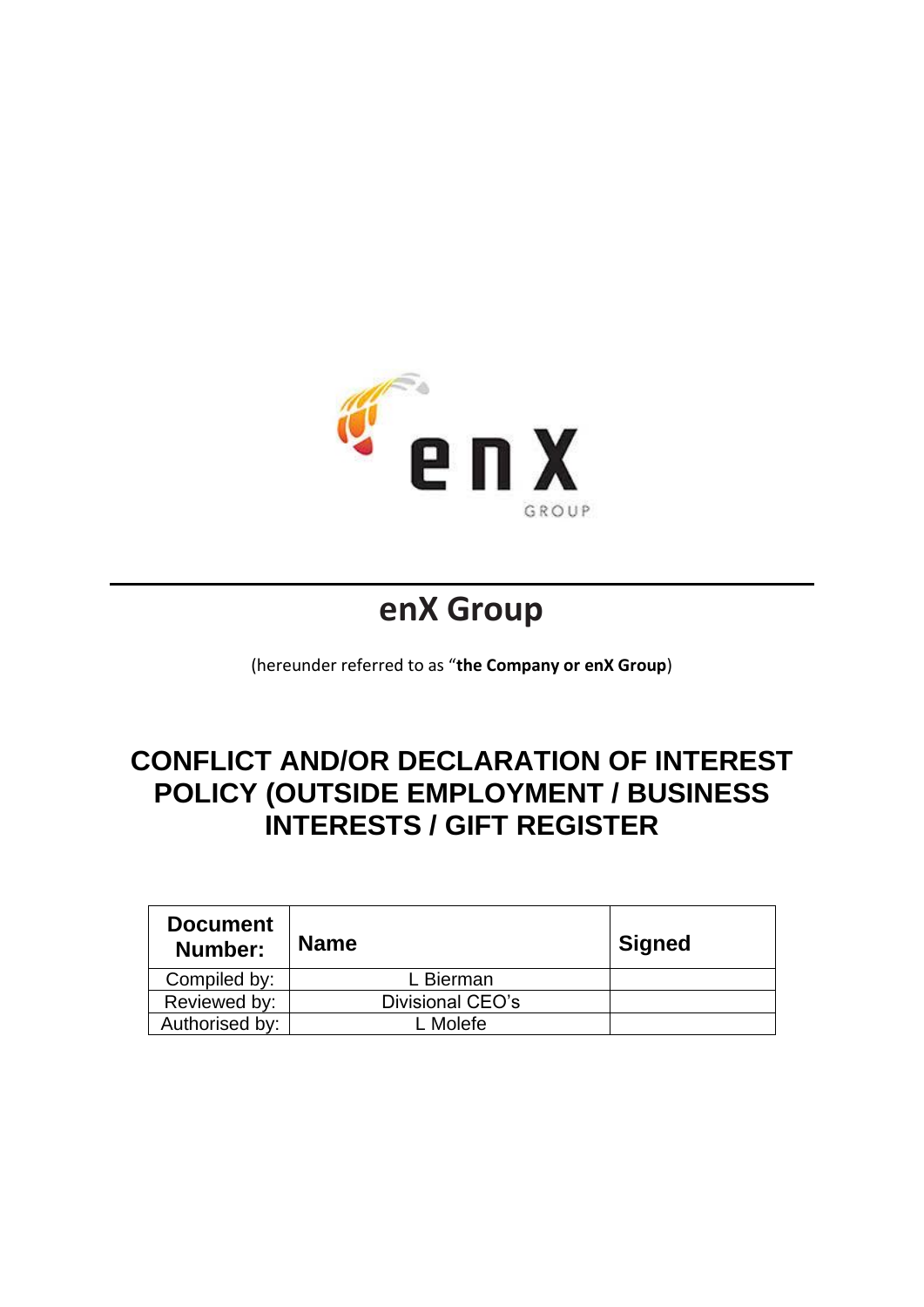## Contents

| 6. |  |
|----|--|
|    |  |
|    |  |
| 9. |  |
|    |  |
|    |  |
|    |  |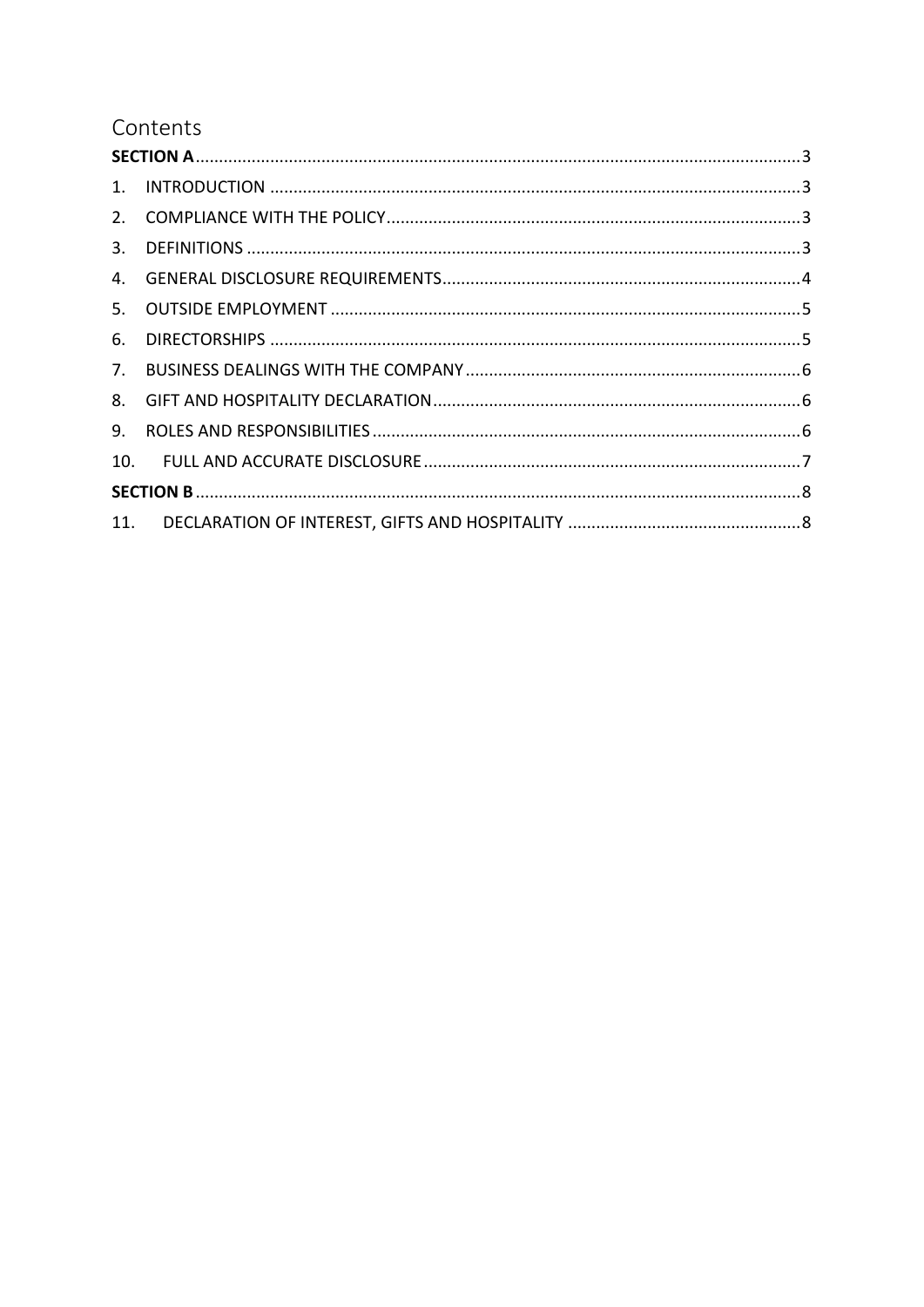## SECTION A

#### 1. INTRODUCTION

- 1.1. enX Group strives to create an environment where honesty and accountability flourish and compliance is a central focus. enX and all its divisions, subsidiaries and associated companies are therefore committed to maintaining the highest ethical standards in all its business dealings. Common sense and good judgment, together with the enX Code of Ethics, as well as all relevant policies and directives, ensure the business is conducted with integrity. Our relevant codes, policies and directives cannot anticipate every situation we might encounter in the workplace, but it will aid employees to make sound and ethical decisions. It is expected of our employees to have the courage to take the right decisions based on the organisation's stated ethical principles and to uphold them, even when under pressure.
- 1.2. The intention of this policy is to provide guidance where an enX employee receives gifts, remuneration, derives benefit outside of the enX employee/employer relationship. It covers the following instances and definitions:
	- Direct conflict of interest
	- Outside work
	- Directorships
	- Business dealings where a material interest is held
	- Gift and Hospitality
- 1.3. There may be different set of rules and/or limits set within different divisions of enX, so please consult your divisional human capital team to ensure you are compliant.

## 2. COMPLIANCE WITH THE POLICY

- 2.1. This policy is applicable to all entities (Legal entities) and employees (including temporary and contractual employees) within the enX.
- 2.2. Senior management and Employees are accountable and responsible to ensure that the policy is adhered to.
- 2.3. The necessary action / disciplinary action shall be taken for non-compliance to this policy. Any employee who has information regarding non-compliance or breach on this policy is required to report the matter immediately.

#### 3. DEFINITIONS

- 3.1. A **conflict of interest** means any situation in which you have an actual or potential interest that may, during the course of rendering service to a client, Influence the objective exercise of your obligations to / enX; or Prevent you from rendering an unbiased and fair service, or from acting in the interests of a client, including, but not limited to:
	- a financial interest;
	- an ownership interest; and
	- any relationship with a third party.
- 3.2. **Bribery** is where a person offers, promises, gives or receives, demands or accepts a financial or other advantage to/from another person with the intention to bring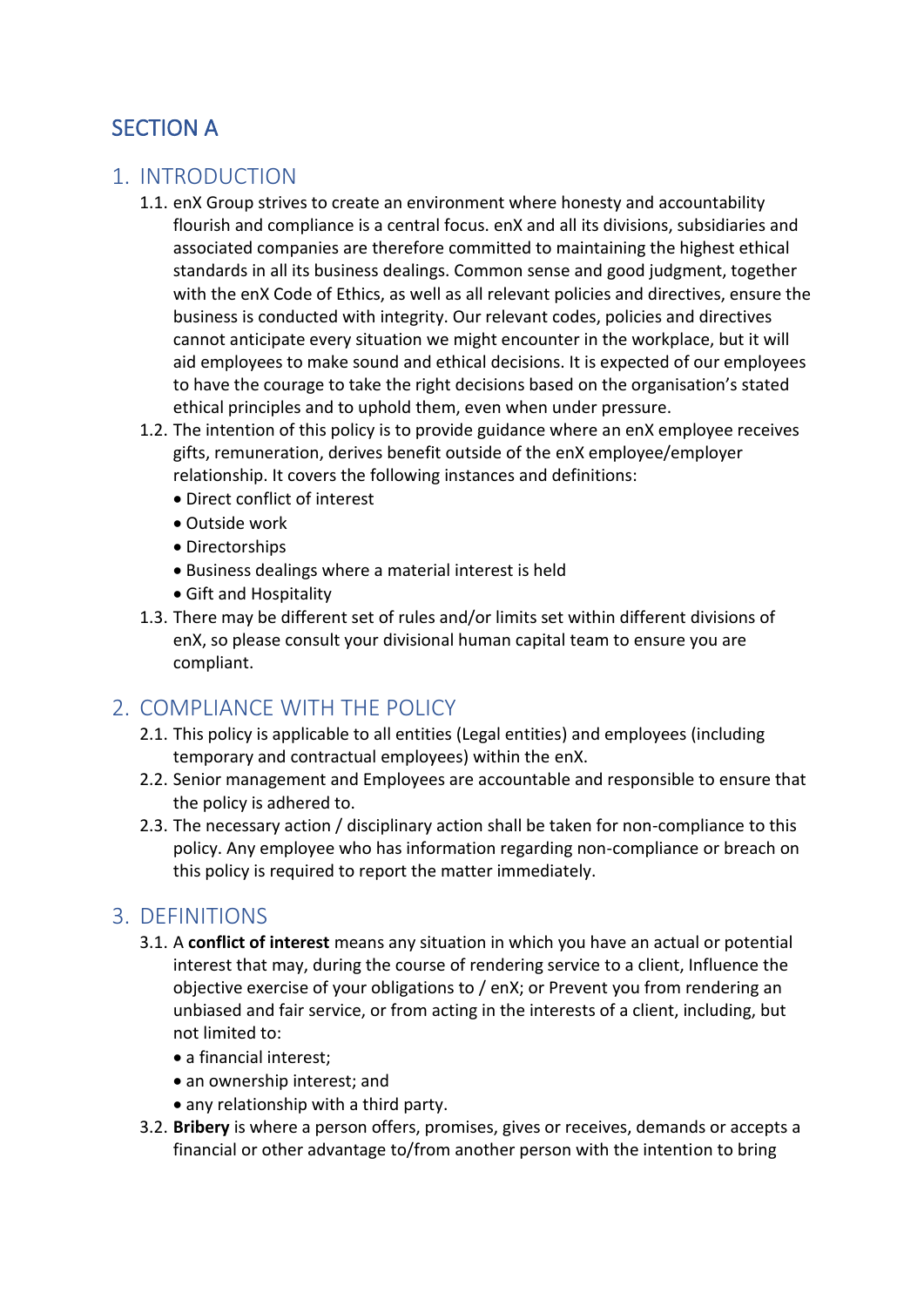about the improper performance by that other person of a relevant function or activity or to reward such improper performance.

- 3.3. **Corruption** is defined broadly as "the abuse of power for personal gain" and bribery and fraud are considered to be aspects of corrupt practices.
- 3.4. **Gift** is any item of material nature that has an intrinsic financial value in excess of R2000, gifts can include goods or services as well as other things of value, for example, loans, school fees, medical care expenses, and trips or tickets to cultural, entertainment, or sporting events. Cash gifts or their equivalent (such as gift vouchers) and tips are not permitted.
- 3.5. **Hospitality** includes meals and refreshments, as well as cultural, entertainment, or sporting events where at least one enX employee acts as a host and attends. If no EnX employee is attending, then the hospitality is a "gift" and subject to the rules on gifts.
- 3.6. **Business advantage** is unauthorised or improper gaining of a commercial and contractual advantage.
- 3.7. **Financial interest** means any cash, cash equivalent, voucher, gift, service, advantage, benefit, discount, domestic or foreign travel, hospitality, accommodation, training, sponsorship, other incentive or valuable consideration.
- 3.8. **Ownership** interest means, any equity or proprietary interest, for which fair value was paid by the owner at the time of the acquisition, other than equity or a proprietary interest held as an approved nominee on behalf of another person; and includes any dividend, profit share or similar benefit derived from that equity or ownership interest.
- 3.9. **Third party** means a product supplier, another provider, an associate of a product supplier or a provider, a distribution channel, any person who in terms of an agreement or arrangement with a person referred above provides a financial interest to a provider or its employees.
- 3.10. **Directorship** means an elected board member of a company with the responsibility for determining and implementing the company's policy. This will exclude directors for the body corporates, trust/legal structure for personal interest.

## 4. GENERAL DISCLOSURE REQUIREMENTS

- 4.1. Employees are required to make business decisions in the best interests of enX, not based on personal interests. Each employee must therefore distinguish between their private interests and those of enX. A conflict of interest may arise when personal interests interfere, or may be perceived as interfering, with employees' ability to perform their jobs effectively and fairly.
- 4.2. Employees must avoid any relationship or activity that might impair, or even appear to impair, their ability to make objective and fair decisions when performing business on behalf of enX. When such relationships or activities cannot be avoided, they must disclose these promptly to the enX CEO and/or relevant enX Executive and if necessary, also Human Capital and Legal. Any possible conflicts of interest that may lead to decisions or business transactions, which do not reflect the interests of enX, must be reported immediately.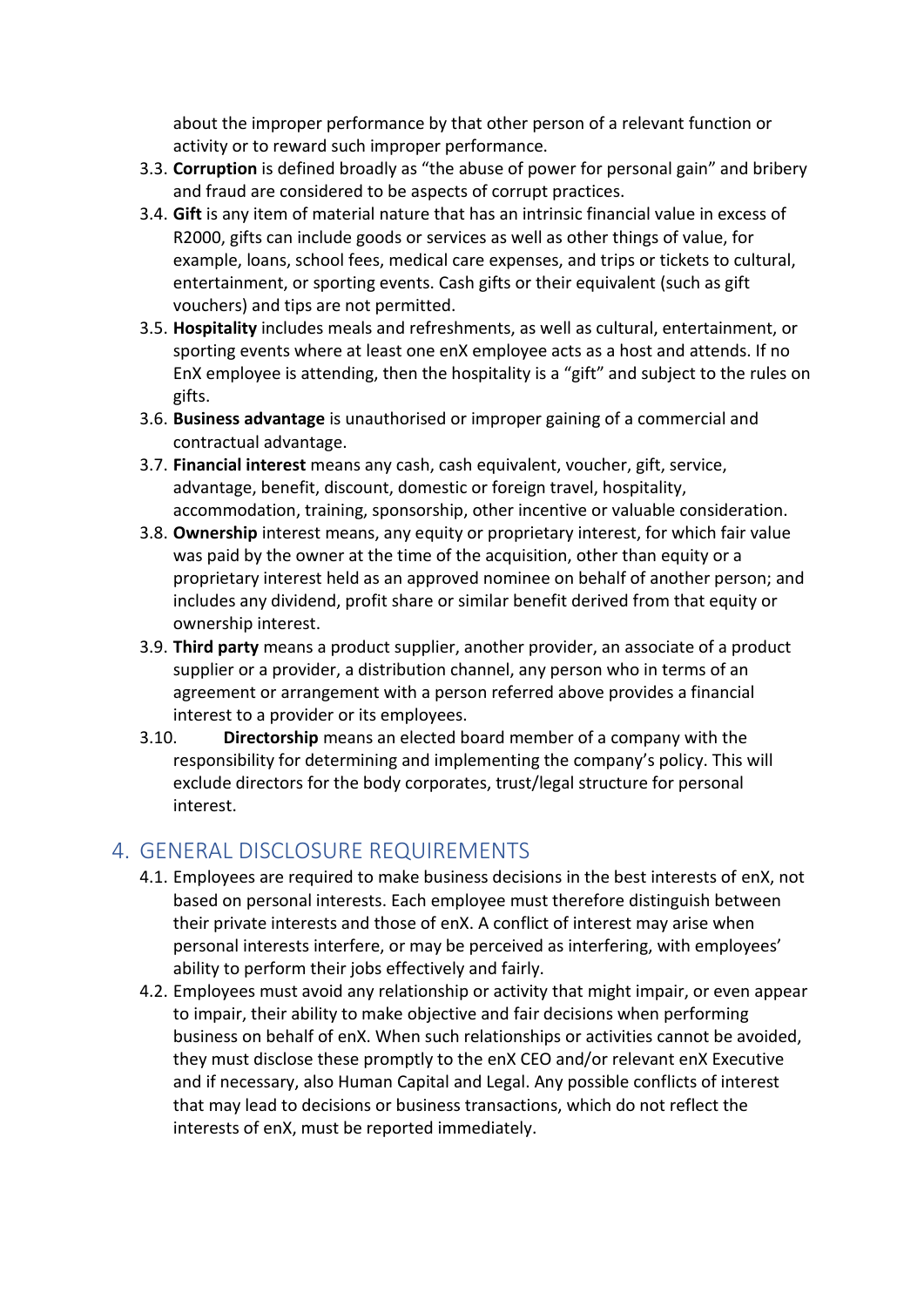- 4.3. Employees must communicate and disclose any conflict of interest that could impair or be perceived to impair the employee's ability to act with integrity or objectivity in his or her role at enX.
- 4.4. It is a condition of employment that all employees upon joining enX or enX divisions, who have interest in any other business, must declare to the relevant individuals. May be required to cease any activity or sell any interests if it is believed to be in conflict with the interests of enX or that it may negatively impact on the ability of the employee to perform in accordance with his or her contract of employment.
- 4.5. Disclosure must be made on the prescribed form set out in **Annexure A** to this policy.
- 4.6. Employee must apply for approval and/or submit their disclosure to their particular Line Manager who must forward the request for approval and/or disclosure to the EnX CEO and/or relevant enX Executive who will consider the request and/or disclosure and decide on their permissibility. A copy of the confirmation letter must be kept on the employee's personal file.
- 4.7. Any conflict of interest that could potentially affect the organisation and/or client negatively, once assessed by a Line Manager and/or Exco member must at the earliest reasonable opportunity be disclosed, including:
	- 4.7.1. The measures taken, in accordance with this conflict of interest policy to avoid or mitigate the conflict;
	- 4.7.2. Any ownership interest or financial interest, other than an immaterial financial interest, that enX or its employees may be or become eligible for;
	- 4.7.3. The nature of any relationship or arrangement with a third party that gives rise to a conflict of interest, in sufficient detail for the organisation or to a client to enable the understanding of the exact nature of the relationship or arrangement and the conflict of interest.

## 5. OUTSIDE EMPLOYMENT

5.1. Employees are required to devote their time and attention to the affairs of the Company and may not enter into other employment, either full or part-time, or be engaged in any other business, directly or indirectly, without the prior written consent of the company.

#### 6. DIRECTORSHIPS

- 6.1. No enX Executive will be allowed to be a board member/director of another public listed and major entity (company) without the prior written consent of the company. The appointment will be approved by the Chief Executive Officer and the Board through the Nomination Committee, a copy of the approval must be kept on the employee's personal file. The approval process will assess, whether:
	- 6.1.1. There will be no conflict of interest for an employee to be appointed as a board of director of another company;
	- 6.1.2. The execution of the employee's day to day operation will not be impacted;
	- 6.1.3. There is benefit to the organisation or personal growth where applicable.
	- 6.1.4. Any fees or remuneration and/or costs relating to the directorship will be in the personal capacity and enX will not bear any expenses in relation to the agreement. Full disclose will be done on the remuneration or benefits received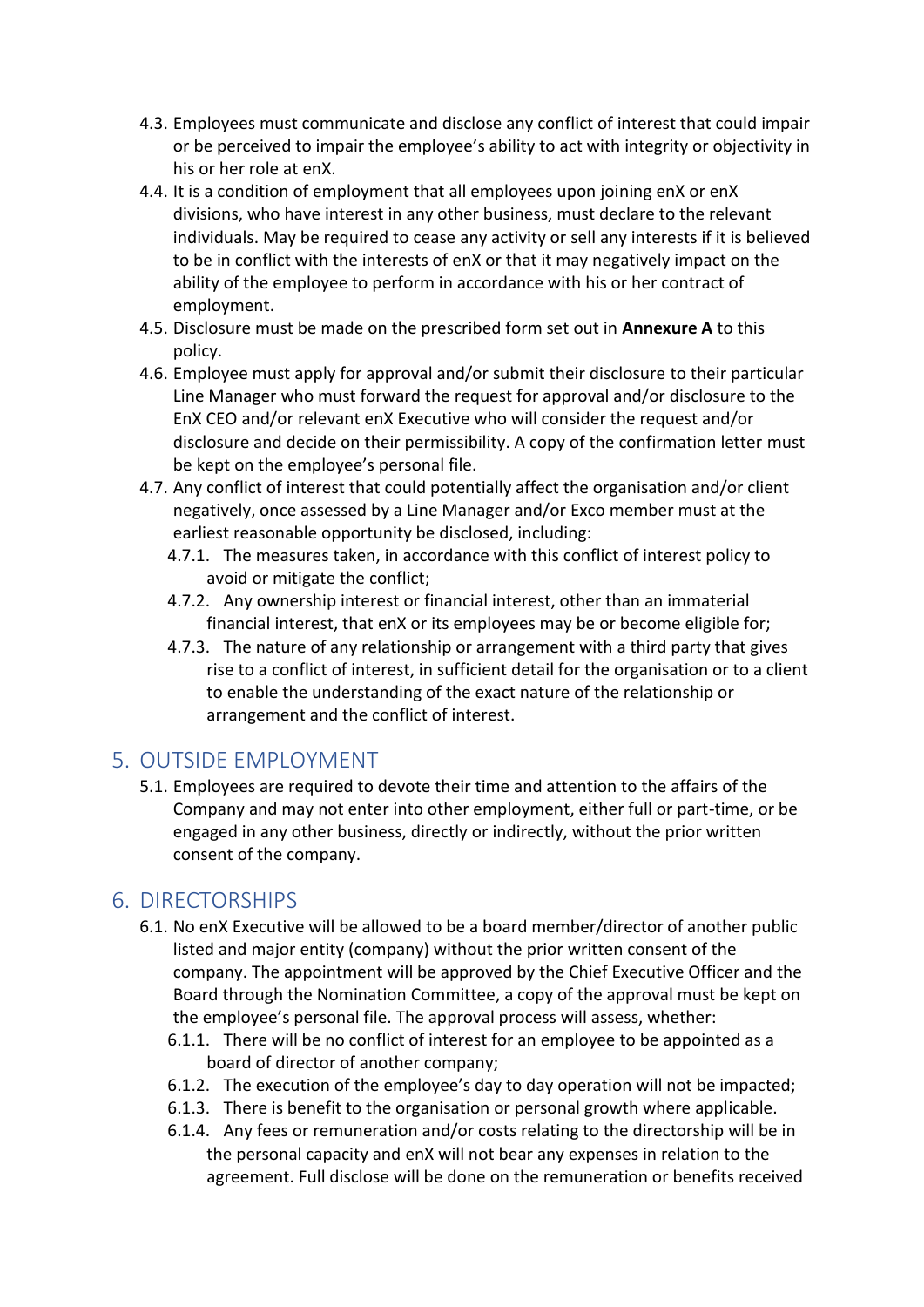by an Exco member being a board member of another company. It should be noted that the company reserves the right to withdraw approval and request resignation of the outside organisation.

#### 7. BUSINESS DEALINGS WITH THE COMPANY

- 7.1. The prior written consent of the enX is required before an employee enters into any business transaction, either directly or indirectly, with enX. Approval shall be obtained to the relevant enX Executive and for enX Executives the approval shall be obtained from the enX Board. A copy of a confirmation letter must be kept on the employee's personal file.
- 7.2. Where an employee, or a member of his/her immediate family or close relatives, has an interest in an enterprise which has business dealings with the company and/or its subsidiaries/divisions, this fact must be disclosed in writing to the company.

### 8. GIFT AND HOSPITALITY DECLARATION

- 8.1. Good business relationships are built on trust and goodwill, and because we value and respect our customers and business partners, either party may want to acknowledge this from time to time by offering gifts and hospitality. Employees may thus offer and receive normal gifts, hospitality and entertainment openly, unconditionally and without the intention of obtaining or retaining any business advantage. Accepting money or comparable benefits is inadmissible at any time.
- 8.2. The gifts and hospitality must always be moderate (not to exceed R 2000 in value) and should never be used to exert improper influence or create a perception of or actual conflict of interest. By exercising common sense, discretion, and sound judgment before offering or receiving any gifts or hospitality, we can avoid good intentions being misinterpreted.
- 8.3. If a gift exceeds R 2000, the employee should disclose to the Line Manager, document its receipt in accordance with applicable rules or directives, and politely return the gift explaining that enX's internal rules do not permit the acceptance of such gifts. If returning a gift is really impractical or would cause significant offense to the giver, it must be donated anonymously to charity, and if this is not possible, then accepted on behalf of the company and shared amongst employees, with Human Resources deciding on how this should be carried out. (Refer to **Section B** for gift and hospitality register declaration).

#### 9. ROLES AND RESPONSIBILITIES

- 9.1. enX Executives and management have the responsibility to ensure compliance with this policy and the discretion to define the process, procedures and mechanism by which the policy is implemented with each division.
- 9.2. Risk management and Compliance Functions will provide guidance on the approval and disclosure of the conflict of interest. They will monitor adherence to this policy and provide feedback to the necessary governance structures.
- 9.3. Human Capital will assist in the communication of the policy to new and existing employees. Assisting the organisation to embed the principles of this policy in the Human Capital processes, standards and practices and further provide guidance where there is uncertainty.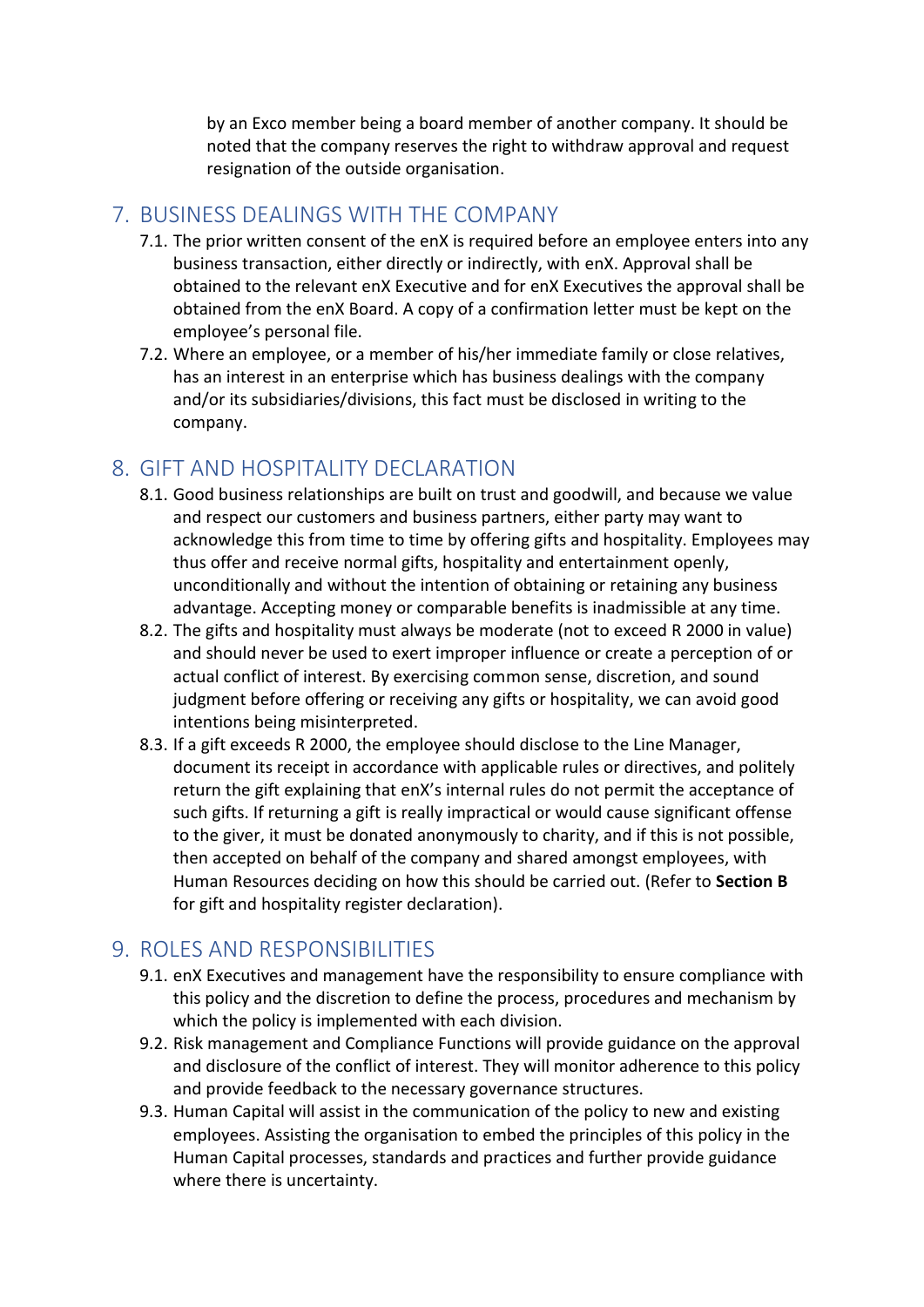- 9.4. enX Internal Audit will assess the level of compliance with this policy during approval annual audits.
- 9.5. It is the responsibility of Employees to adhere to this policy, disclose any relationship, transaction, procurement of goods and services that have or potentially may cause conflict of interest to the organisation.

### 10. FULL AND ACCURATE DISCLOSURE

An employee who hold directorship(s), or with outside business interests, is required to make a full and accurate disclosure of such involvement. Should it be established that an employee's interests were not disclosed at all, or such disclosures were either incomplete or false, enX reserves its rights to take appropriate steps, including legal or disciplinary action.

Contact person: Liezl Bierman Designation: Internal Audit, Risk and Sustainability Officer Phone Number 011 966 2000 Email [lbierman@enxgroup.co.za](mailto:lbierman@enxgroup.co.za)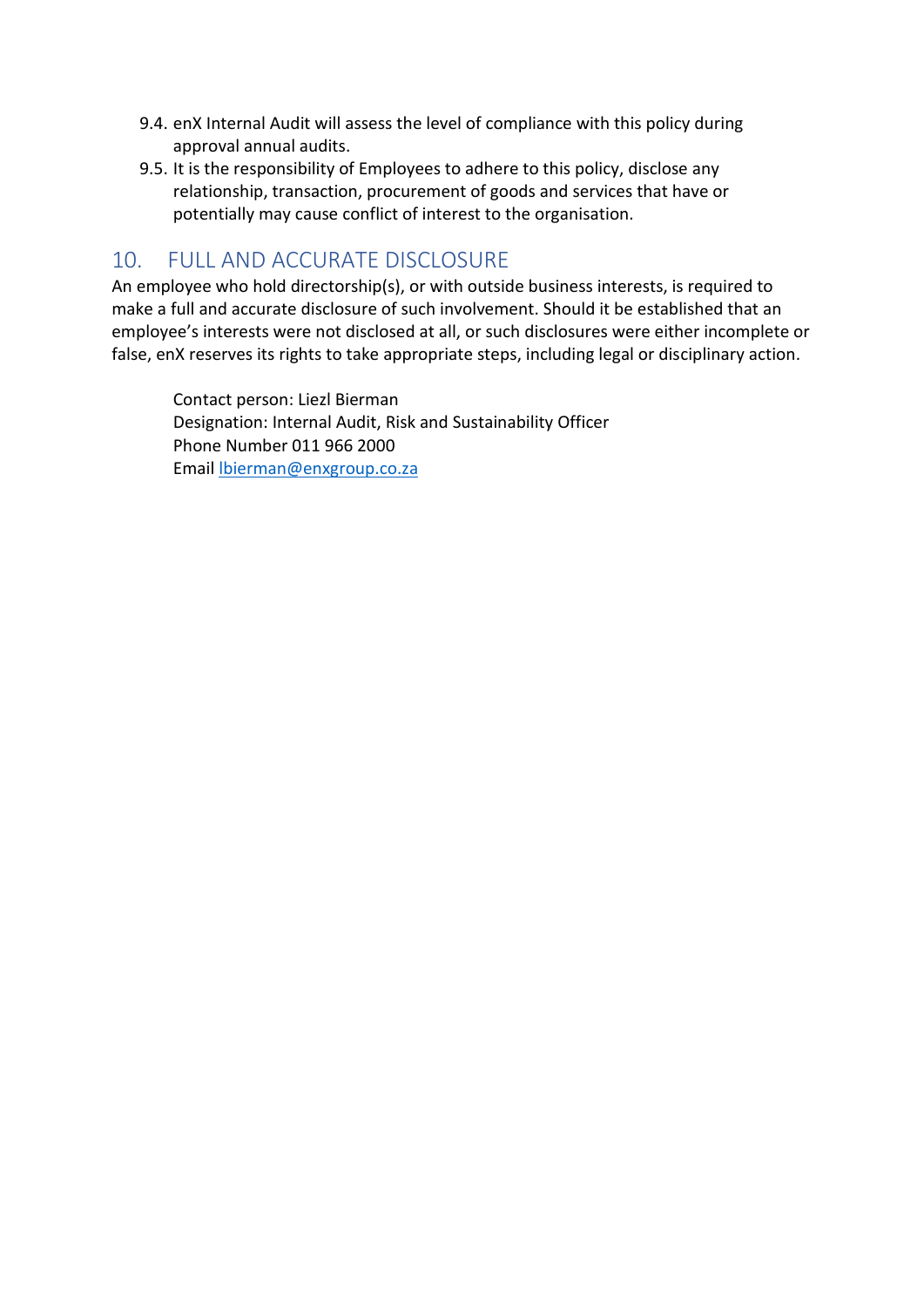## SECTION B

## 11. DECLARATION OF INTEREST, GIFTS AND HOSPITALITY

#### 11.1. Declaration of Private Interest

| No | Company/Entity/business/Other | <b>Details/Description of</b> | <b>Conflict</b> |    | Describe/explain the | Value/Amount "If |
|----|-------------------------------|-------------------------------|-----------------|----|----------------------|------------------|
|    | body/Family member            | the private interest          | ves             | No | conflict             | applicable"      |
|    |                               |                               |                 |    |                      |                  |
|    |                               |                               |                 |    |                      |                  |
|    |                               |                               |                 |    |                      |                  |

#### 11.2. Other substantial sources of income

Do you receive income apart from your main source of income that could reasonably raise an expectation of a conflict of interest with your duties in this role?

| No | Company/Entity/business/Other | <b>Details/Description of</b> | <b>Conflict</b> |    | Describe/explain the | Value/Amount "If |
|----|-------------------------------|-------------------------------|-----------------|----|----------------------|------------------|
|    | body/Family member            | the private interest          | ves             | No | conflict             | applicable"      |
|    |                               |                               |                 |    |                      |                  |
|    |                               |                               |                 |    |                      |                  |
|    |                               |                               |                 |    |                      |                  |

#### 11.3. Office holder

Do you hold office in a public or private company, or other body, including community or other not-for-profit organisation(s)?

| No | Company/Entity/business/Other | <b>Details/Description of</b> | <b>Conflict</b> |           | Describe/explain the | Value/Amount "If |
|----|-------------------------------|-------------------------------|-----------------|-----------|----------------------|------------------|
|    | body/Family member            | the private interest          | ves             | <b>No</b> | conflict             | applicable"      |
|    |                               |                               |                 |           |                      |                  |
|    |                               |                               |                 |           |                      |                  |
|    |                               |                               |                 |           |                      |                  |

#### 11.4. Trusteeships and/or Directorship

Are you a trustee or a Director of any trustee company in which a member of your immediate family is a beneficiary that could reasonably raise an expectation of a conflict of interest with your duties in this role?

| No | Company/Entity/business/Other | <b>Details/Description of</b> | <b>Conflict</b> |    | Describe/explain the | Value/Amount "If |
|----|-------------------------------|-------------------------------|-----------------|----|----------------------|------------------|
|    | body/Family member            | the private interest          | ves             | No | conflict             | applicable"      |
|    |                               |                               |                 |    |                      |                  |
|    |                               |                               |                 |    |                      |                  |
|    |                               |                               |                 |    |                      |                  |

#### 11.5. Agreements/Contracts

Are you, or a member of your immediate family, party to any contract, agreement or understanding that gives rise to an obligation or an expectation of reward (for example an agreement regarding future employment) that could reasonably raise an expectation of a conflict of interest with your duties in this role?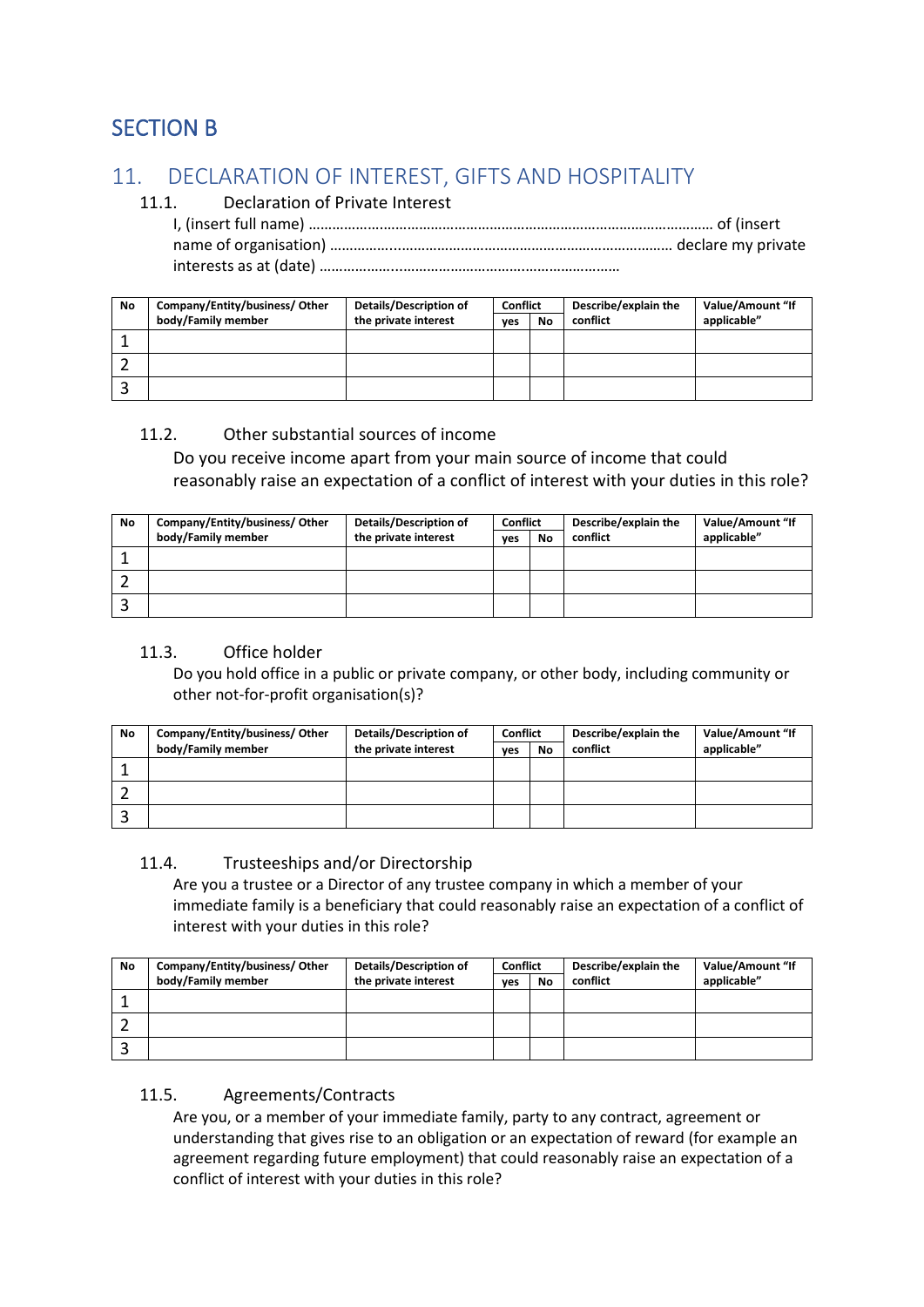| No | Company/Entity/business/Other | Details/Description of | <b>Conflict</b> |           | Describe/explain the | Value/Amount "If |
|----|-------------------------------|------------------------|-----------------|-----------|----------------------|------------------|
|    | body/Family member            | the private interest   | ves             | <b>No</b> | conflict             | applicable"      |
|    |                               |                        |                 |           |                      |                  |
|    |                               |                        |                 |           |                      |                  |
|    |                               |                        |                 |           |                      |                  |

#### 11.6. Other interests

Do you, or any member of your immediate family, hold any other substantial financial or other interest that could reasonably raise an expectation of a conflict of interest with your duties in this role?

| No | Company/Entity/business/Other | Details/Description of | <b>Conflict</b> |    | Describe/explain the | Value/Amount "If |
|----|-------------------------------|------------------------|-----------------|----|----------------------|------------------|
|    | body/Family member            | the private interest   | ves             | No | conflict             | applicable"      |
|    |                               |                        |                 |    |                      |                  |
|    |                               |                        |                 |    |                      |                  |
|    |                               |                        |                 |    |                      |                  |

#### 11.7. Relationship with supplier

Do you have a relationship with any supplier that provides goods or services to the company that could reasonably raise an expectation of a conflict of interest with your duties in this role?

| No | Company/Entity/business/Other | Details/Description of | Conflict |    | Describe/explain the | Value/Amount "If |
|----|-------------------------------|------------------------|----------|----|----------------------|------------------|
|    | body/Family member            | the private interest   | ves      | No | conflict             | applicable"      |
|    |                               |                        |          |    |                      |                  |
|    |                               |                        |          |    |                      |                  |
|    |                               |                        |          |    |                      |                  |